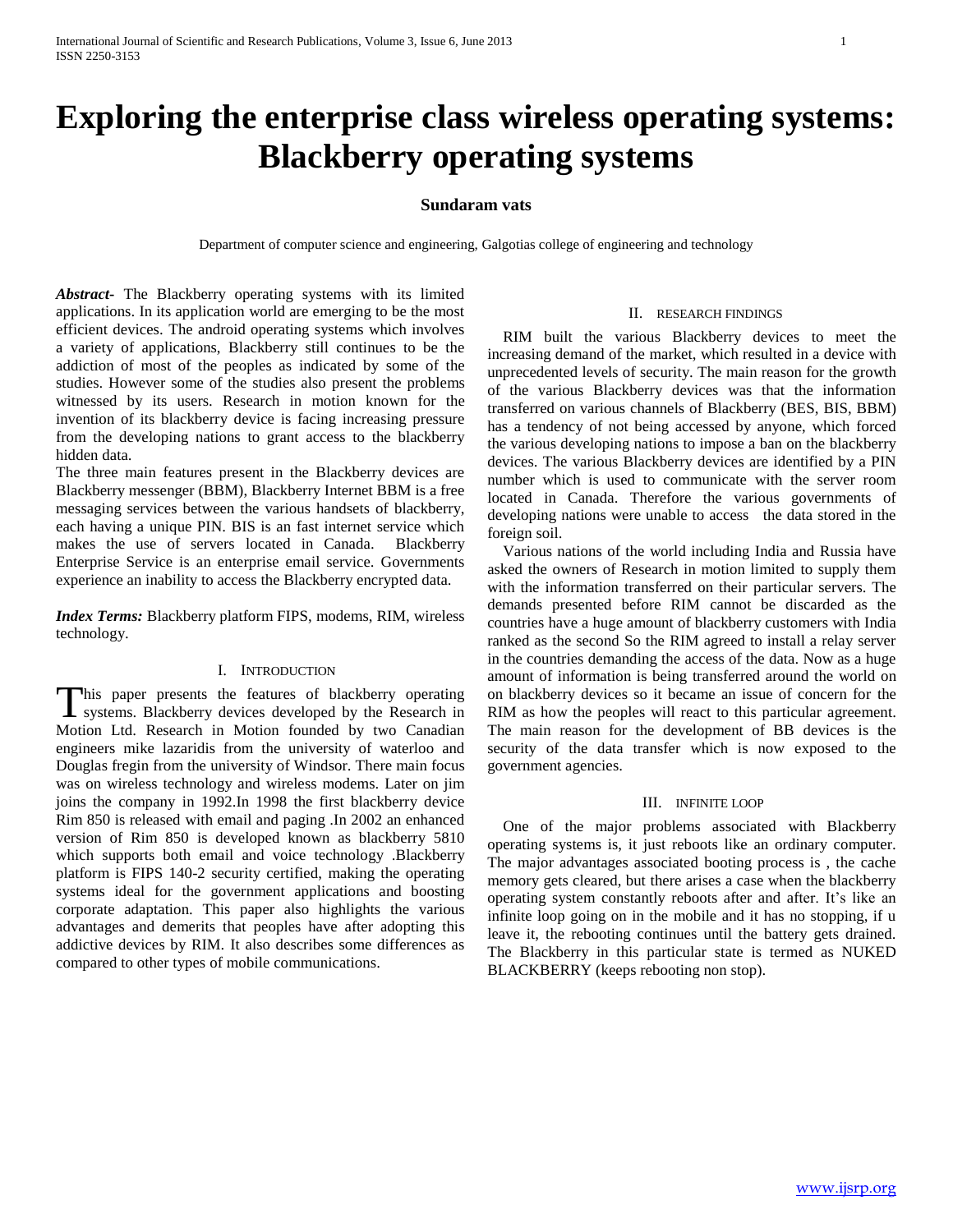

| <b>E</b> Application Loader Wizard                                                                                                |  |
|-----------------------------------------------------------------------------------------------------------------------------------|--|
| <b>Communication Port Selection</b><br>Identify the communication port to which your device is connected.                         |  |
| Select the communication port to which your device is connected, or check the<br>"Detect" box to scan for the port automatically. |  |
| Detect communication port<br>Connection:<br>COM1                                                                                  |  |
|                                                                                                                                   |  |
|                                                                                                                                   |  |
|                                                                                                                                   |  |
|                                                                                                                                   |  |
|                                                                                                                                   |  |
|                                                                                                                                   |  |
|                                                                                                                                   |  |
|                                                                                                                                   |  |
|                                                                                                                                   |  |
| Next ><br>< Back<br>Cancel                                                                                                        |  |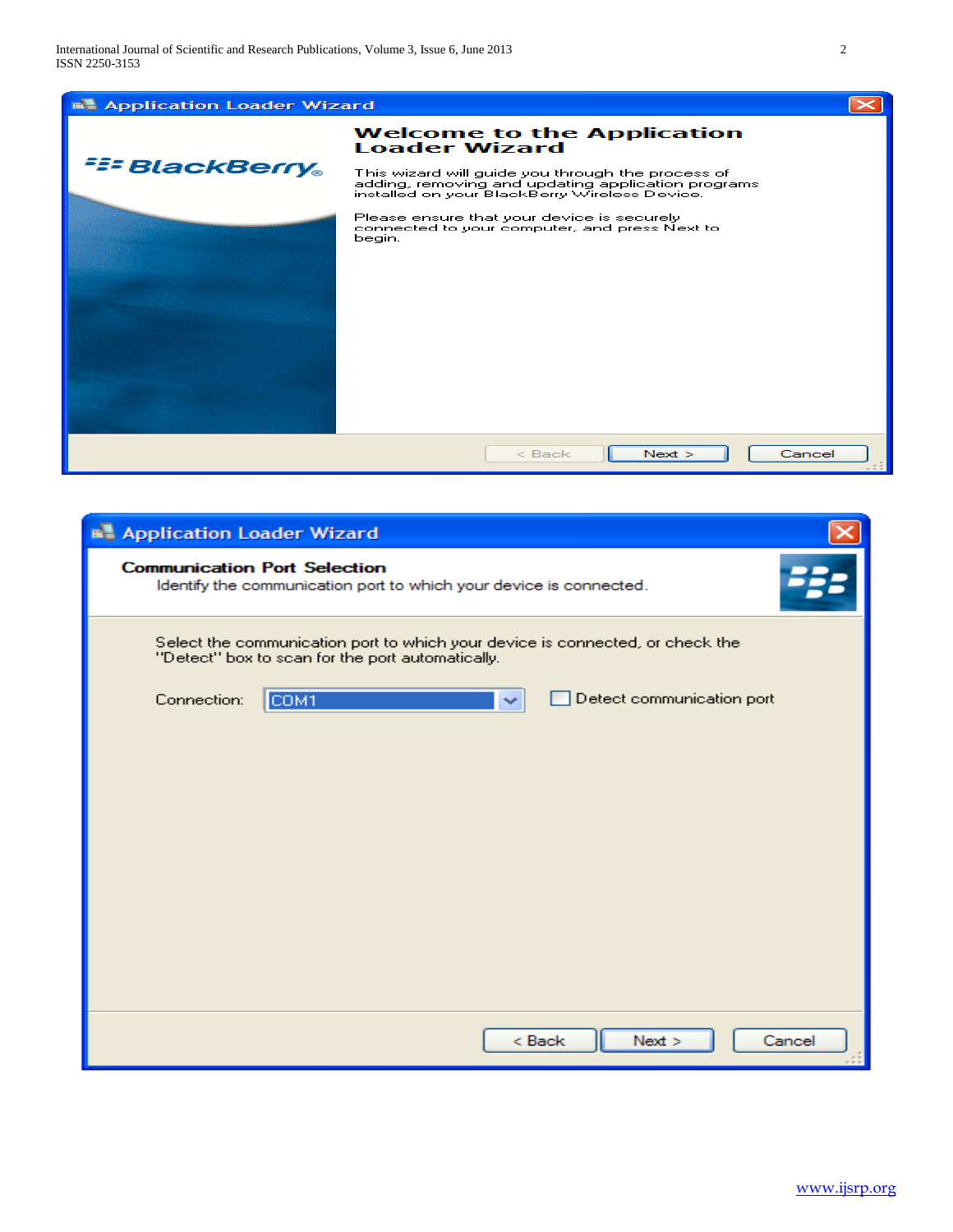| <b>B.</b> Application Loader Wizard                                                                                               |
|-----------------------------------------------------------------------------------------------------------------------------------|
| <b>Communication Port Selection</b><br>Identify the communication port to which your device is connected.                         |
| Select the communication port to which your device is connected, or check the<br>"Detect" box to scan for the port automatically. |
| Detect communication port<br>Connection:<br>USB-PIN: UNKNOWN                                                                      |
|                                                                                                                                   |
|                                                                                                                                   |
|                                                                                                                                   |
|                                                                                                                                   |
|                                                                                                                                   |
|                                                                                                                                   |
|                                                                                                                                   |
|                                                                                                                                   |
|                                                                                                                                   |
| < Back<br>Next<br>Cancel                                                                                                          |

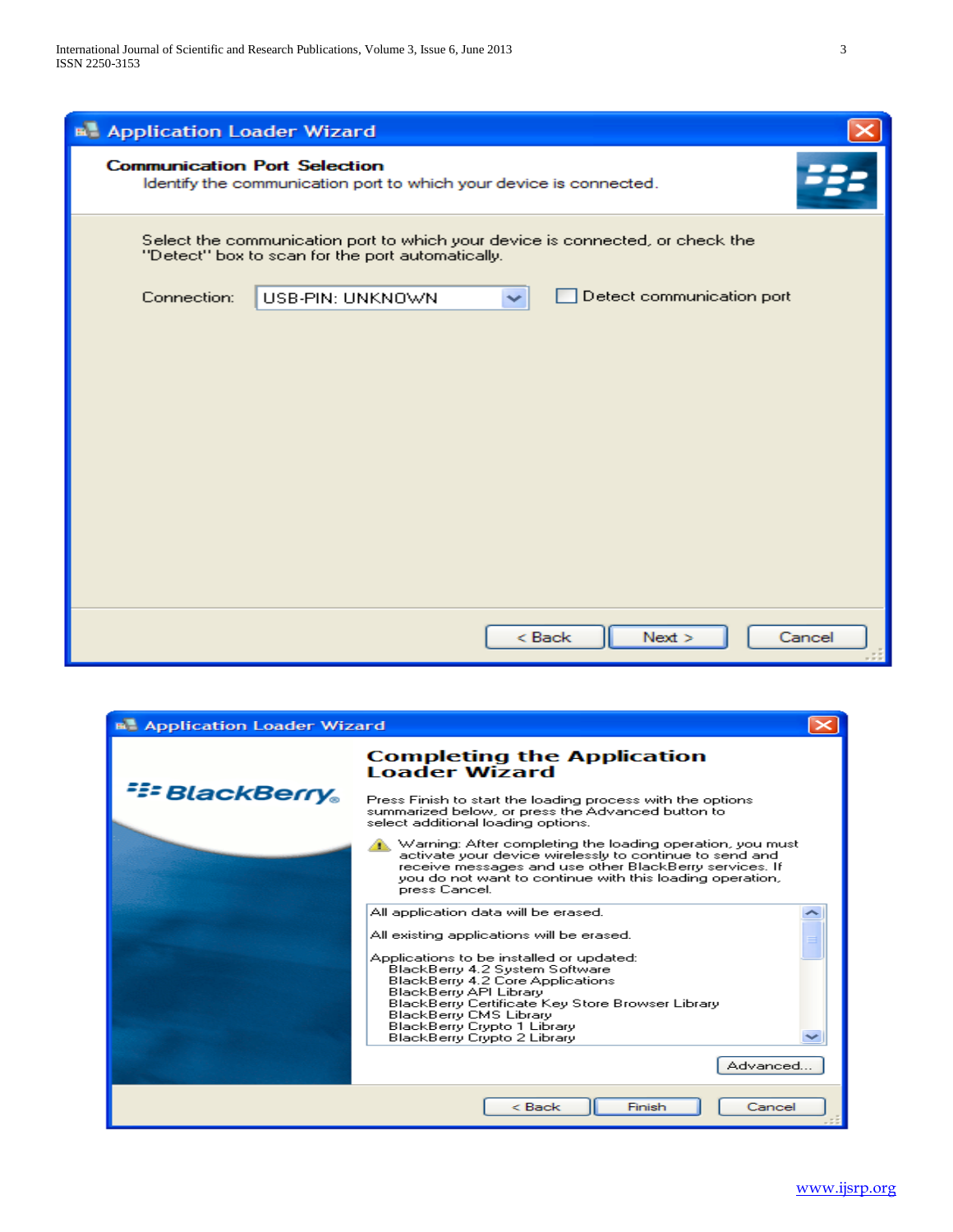

The fundamental problem associated with a NUKED BB is that the devices is in a infinite loop so it does not gets connected to the computer, or we can say that the computer does not recognizes the particular device, so it becomes impossible to load a new operating system. The problem can be solved by loading an new operating system into your BB device. The main problem arises as the device is not accepted by the computer so how will load the new operating system from your computer onto the device. The first step to solve this particular query is to download the latest Blackberry desktop manager from the official blackberry websites. Now plug out the battery from your particular BB device.

 Research in motion has expanded in excess of 50% every year for the last decade. To maintain the growth rate the company will have to attract more customers from the developing nation and in some or the other way, has to compromise with its security features, as most of the governments in the developing nation are against it. RIM has already compromised with some of

this security features by the installations of various servers in the various developing nations but has nothing to say over the BES data.

 Search for the application loader in the program files which is downloaded with the Blackberry Desktop manager. Open the application loader, double click on the loader icon. Make sure that the device is not connected at this moment.

We directly proceed to step 2 and skip the desktop manager altogether. Welcome to application loader wizard screen appears, click next to continue. Now the communication port screen appears, it's where the tricky part comes on. We need to connect the Blackberry via USB cable and when the status of the connection port switches from COM 1 to USB-PIN UNKNOWN then click next. Now select the various devices that you want install on your device, and select the option of update your device. The installation period might take a few minutes, but now device will run with an updated operating system. The loader application is